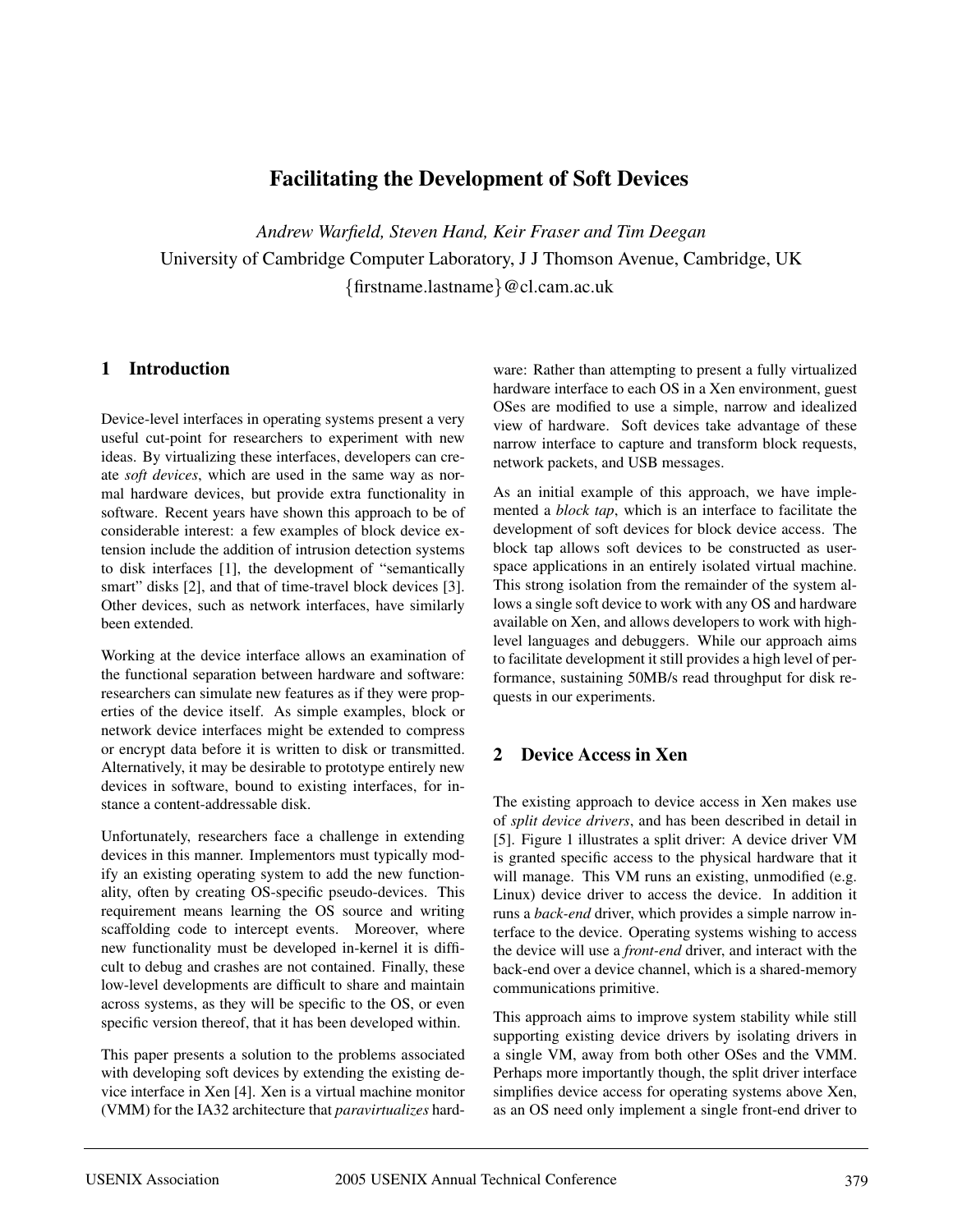#### Split Device Drivers in Xen

Physical driver runs in an isolated VM, connected over a shared memory device channel to a guest VM accessing the device.



Figure 1: Split device drivers in Xen

support an entire class of devices (e.g. block storage).

Xen's current split block device illustrates exactly how narrow this interface is. The device channel shown in Figure 1 is a single page of memory shared between the two VMs. A bi-directional ring buffer is used to pass messages. Pages of data are attached and mapped separately. The interface has only three commands: READ, WRITE, and PROBE. READ and WRITE provide block-level access to data, while PROBE returns a list of accessible block devices.

#### **3 Implementing a soft device Interface**

This section describes how we have extended Xen's existing split device interface to support the development of soft devices. We describe an implementation of a block tap that allows the construction block soft devices. In designing and implementing the block tap, we have attempted to meet three general requirements:

- 1. **Make device implementation easy.** Our principal goal is to facilitate the development and exploration of new functionality for device interfaces. We have chosen to give developers the option of receiving device requests through a user-level interface in the soft device domain, allowing development in a safe environment with a variety of languages and tools.
- 2. **Do not modify the existing guest OS or device VM.** While Xen itself achieves performance by modifying the guest operating system, we desire that the soft device interface leave the attached front-end and backend VMs unmodified. This approach allows the development of soft devices between any hardware and OS combination supported by Xen without necessitating the modification (or even understanding) of that code. Additionally, the soft device interface may be used to trace, debug, or modify an existing split device connection. As such, all soft device implementation exists within an isolated VM using only the shared-memory device channels as an interface.
- 3. **Maintain satisfactory performance.** We hope to use soft devices in practical situations, and not just as a

#### Block Tap Device Structure

The application accesses the block device interface to generate and receive block messages. The message switch has a variety of forwarding modes.



Figure 2: block tap structure.

prototyping tool. By taking advantage of the performance allowed through request batching, we hope to maintain a high level of throughput for soft devices.

The remainder of this section describes our block tap implementation addressing these requirements. The block tap is currently about 1300 lines of commented C code, and runs in a Linux-based VM.

# **3.1 A Switch for Block Requests**

The potential ways in which a soft device interface might be used are varied. Developers may desire to simply trace request traffic in order to monitor usage patterns, they may wish to modify in-flight requests, or they may desire to construct a terminating device, which does not forward requests at all.

In order to accommodate these varied modes of operation, we have implemented the soft device interface as a request switch. The driver is plumbed into the device channel between the front-end and back-end domains. In this position, all block requests pass through it.

The new driver acts as a switch, shown in Figure 2, forwarding messages across four rings. Two of these rings are inter-VM shared memory rings as described above. They connect to the front-end and back-end drivers that the soft device interface has been placed between. Two additional rings extend from the block tap up to application space in the same VM. These rings are accessed through a character device that can be mapped by applications.

An ioctl() to this character device is used to set the switching mode used for block messages. Three common modes are described here, and shown in Figure 3.

MODE PASSTHROUGH is the lowest-overhead switching configuration. In this mode, messages are passed straight through the driver on to the opposite ring, and completely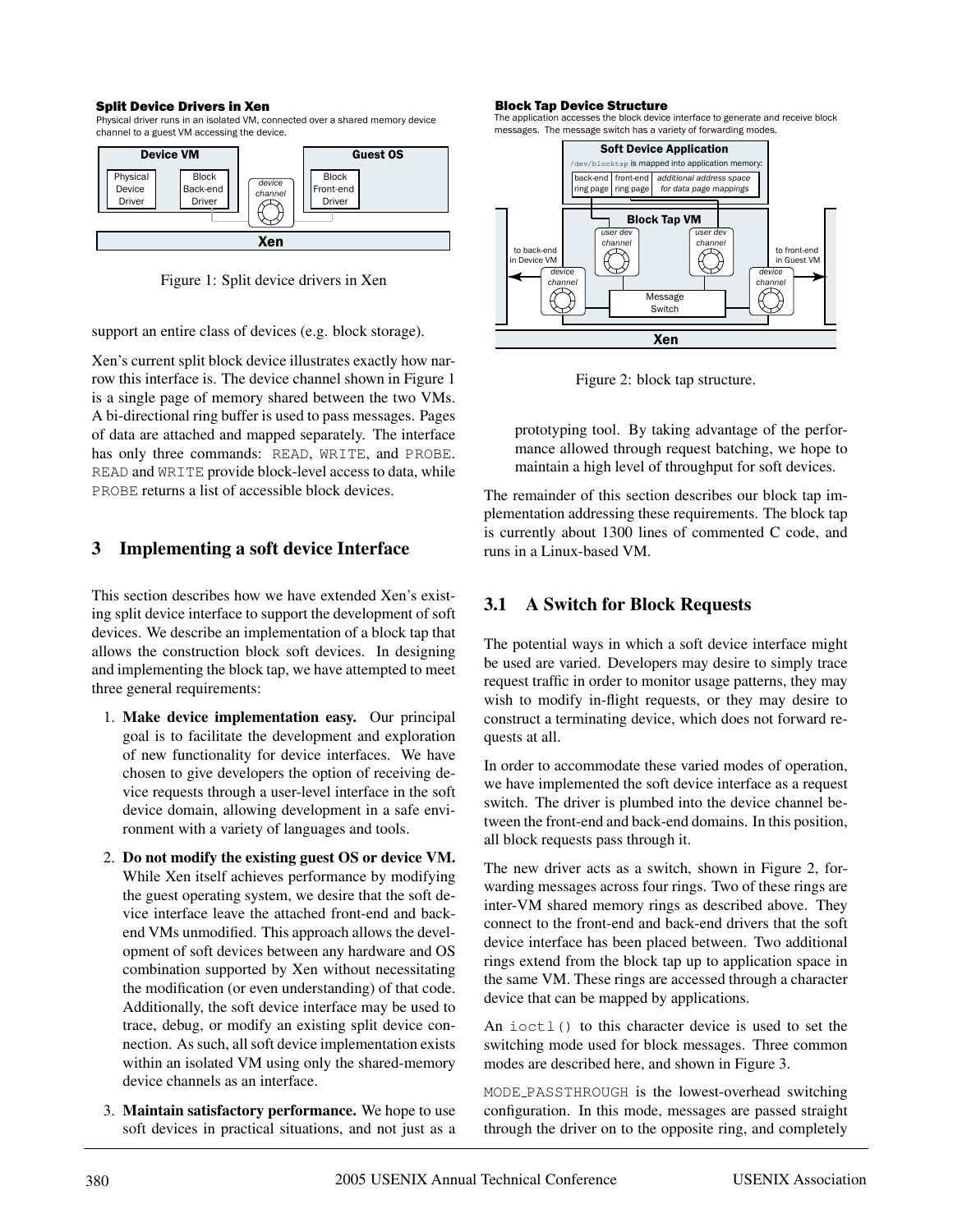

Figure 3: Examples of forwarding modes.

bypass the user rings. Passthrough can be used to implement kernel-level monitoring of block requests, or to implement soft devices in-kernel for improved performance.

MODE INTERPOSE routes all requests and replies across the user rings. An application must attach to the block tap interface and pass messages across the two rings, allowing complete monitoring and modification of the request stream at the application level. This mode can be used to modify in-flight requests, for instance to build a compressed or encrypted block store.

MODE INTERCEPT FE uses only the front-end rings on the driver, disabling the back-end altogether. This mode allows the construction of full, application-level soft devices, using existing OS interfaces (such as memory, or mounted file systems) as a backing store. This mode can be used to easily prototype new functionality, or to forward block requests to a block device back-end on another physical host (after an OS migration, for instance<sup>1</sup>).

#### **3.2 The Application Interface**

As shown in Figure 2, the user rings are exported to a character device, which is mapped by a library allowing access to the message rings and in-flight requests. Our current implementation allows chains of plugins to be attached to handle block requests. We presently have plugins to provide both copy-on-write and encrypted disks and to allow direct access to image files and remote GNBD disks.

#### **4 Evaluation**

Figure 4 shows an analysis of the impact of soft devices on block request performance with respect to both throughput and latency. Tests were performed on a Compaq Proliant DL360, which is a dual Pentium III 733MHz machine with 72.8GB Ultra3 SCSI disks.

Throughput measurements aimed to test the maximum achievable read and write speeds to the local disk. The left graph in Figure 4 shows read and write throughput moving four gigabytes of sequential data to and from disk. The three bars in the graph compare the throughput without using the block tap, using the block tap in MODE PASSTHROUGH, and finally in MODE INTERPOSE. As shown, our soft device interface results in a minimal degradation of throughput. We are capable of achieving 50MB/s read throughput, identical to that achieved by Xen's existing split drivers. On writes, we see about a 15% overhead; we are still investigating the source of this loss of performance.

Latency measures the per-request overhead of synchronous requests to disk. Given that disk requests are heavily batched in general, this is a less meaningful measurement for normal workloads. However, it does represent a worstcase overhead and also gives a clearer illustration of the costs that our implementation imposes. The right graph in Figure 4 shows mean request times across 100,000 4-byte synchronous writes. We see a small overhead in passing requests through the kernel of the virtual device domain in MODE PASSTHROUGH, reflecting the cost of an additional VM context switch and request/response  $\text{copy}^2$  in each direction. MODE INTERPOSE is considerably more expensive as it adds two additional context switches and two message copies, in order to pass messages through a user-space application. There are additional costs in mapping attached data pages to user space. However, even this overhead has insignificant impact given the length of average disk seek times. We intend to explore the more demanding performance requirements of network devices in the coming months.

<sup>1</sup>OS migration is feature that we have recently added to Xen, allowing a running OS to move from one physical host to another while executing. One problem which managing migration is that local disks will be left behind.

<sup>&</sup>lt;sup>2</sup>Note that only the request and response structs (respectively 60 and 7 bytes) are copied on the shared memory rings. Pages of data are referenced and mapped separately.